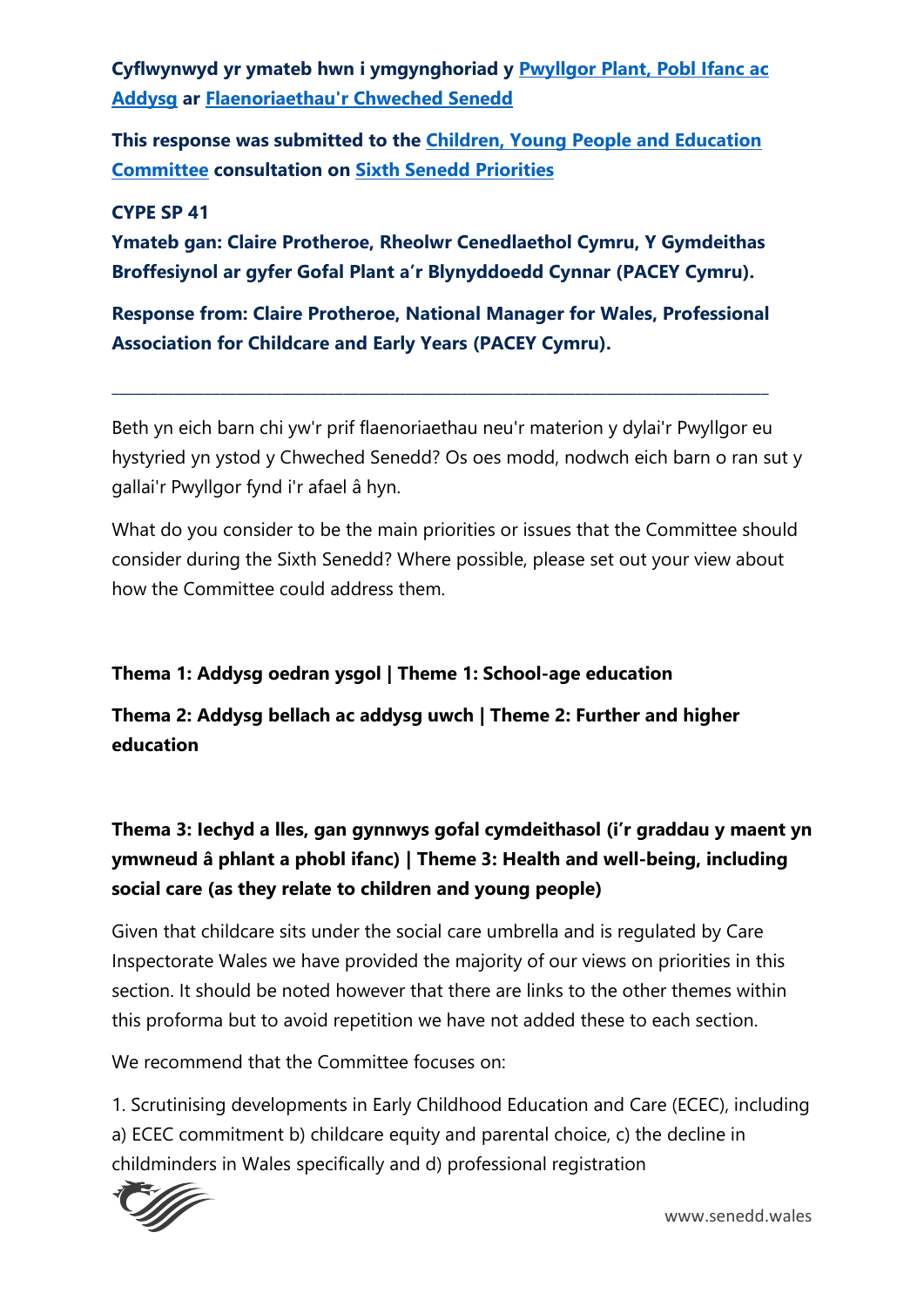# **a. That the committee supports a full commitment to the Early Childhood Education and Care approach and finding solutions at a national and local level to overcome the barriers that are long term and rooted in regulation and legislation.**

The work undertaken to date by Welsh Government officials has explored a number of key issues and provided intelligence on some of the barriers to both schools and childcare settings in offering both early childhood education and care. Some of these barriers are long term and rooted in regulation and legislation.

Welsh Government have made it clear that solutions need to be explored and identified at a national level by Welsh Government before delivery of ECEC provision can commence. Following the decision to stop the recent ECEC pilot in Bridgend, we would like to see the panel scrutinise the commitment to the ECEC approach and the barriers needing to be overcome to implement ECEC across Wales for all children. We want to see the reinforcement of a commitment to moving to this approach and revised plans and timescales for this.

The development of an ECEC approach in Wales will be key to widening opportunities available to childcare and early years providers in Wales around the delivery of funded services including Childcare Offer for Wales, Flying Start and Foundation Phase Nursery/New Curriculum funded places and will support the sector in COVID recovery while supporting the needs of children and their families.

ECEC can only be achieved with a clear commitment to the professionalisation of the childcare and playwork workforce as outlined in the Childcare, Play and Early Years Workforce plan. We would like to see the panel commit to scrutinising the paid and perceived status of workers in this sector, making recommendations about steps towards a fully professionally recognised workforce with a status no less valued than that of educators and school support staff.

### **b. That, in alignment with ECEC and in support of parental choice, we call on the committee to ensure the full spectrum of childcare providers is supported equitably**.

During the pandemic there have been unprecedented challenges for childcare settings, resulting in significant temporary closures noted through CIW data. The pattern of reopening is appearing to support the larger providers (full day care) over the smaller providers (childminders and voluntary managed settings). We call on the Panel to explore the data available from CIW (tracking records and SASS) alongside

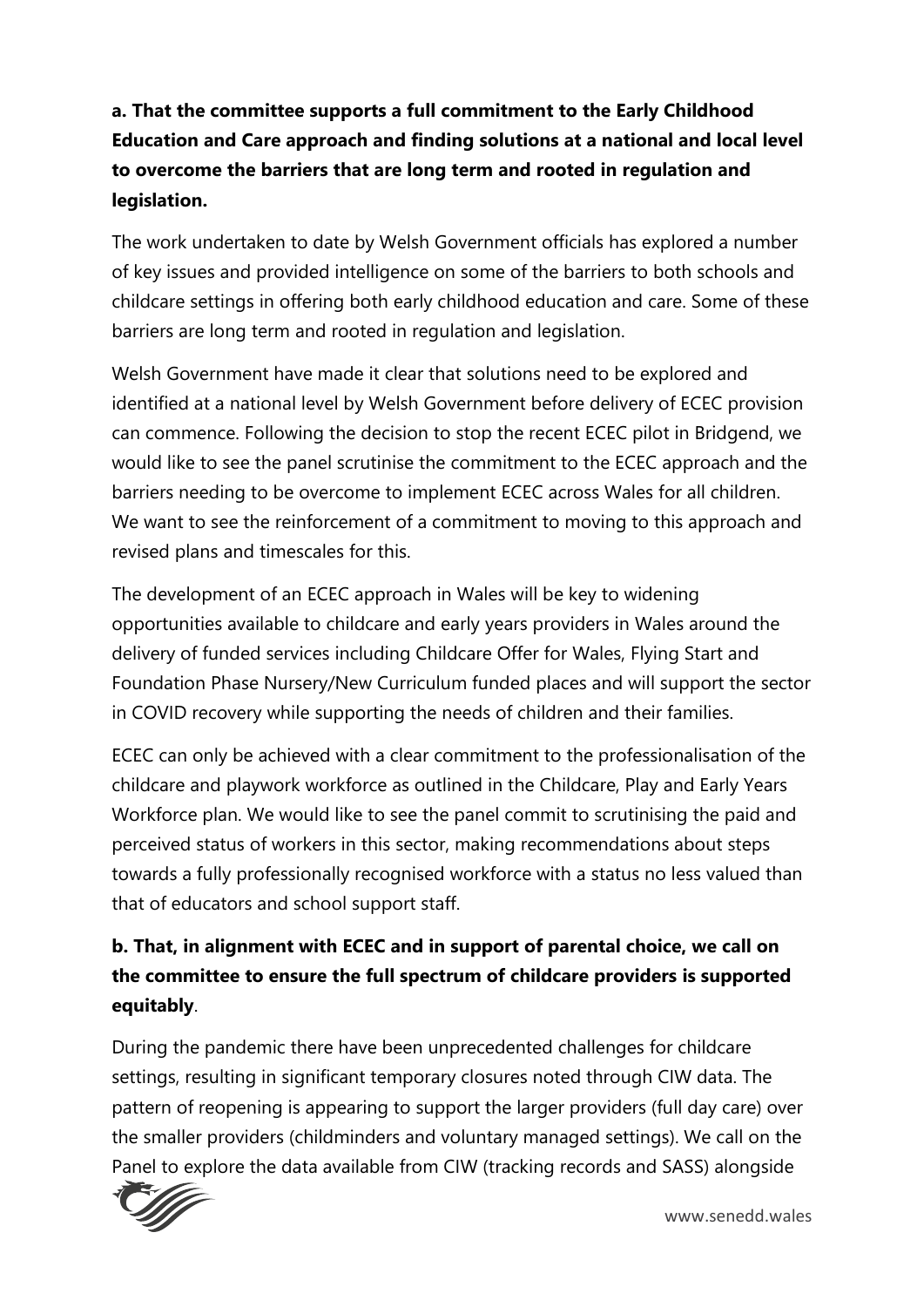working with umbrella organisations and Local Authorities to ensure that changes in work patterns, and economies of scale do not disadvantage the smaller providers. Significantly, the continued demise of childminders and smaller local settings impacts Wales' rural and less-populous communities disproportionately. Once closed, these settings frequently do not get replaced and lead to local childcare being lost to the community.

Additionally, we would advocate for the full range of services being available to any provider, including the opportunity to offer early education now or in the future, wherever they are located in Wales. Currently there are barriers to settings including local policies that make it harder to offer the full range of services to parents in the non-maintained education provision. The longer the inequity in service opportunity exists, the less likely it is that settings not currently offering early education will be able to in the future. Exploring the opportunities and challenges faced by the nonmaintained settings in the offering services that are funded through Welsh Government and assessing whether the inconsistencies are satisfactory and promote free choice for parents equitably would enable the Panel to be assured that across all local areas the First Minister's words are the reality for parents. Working with the sector and ensuring that learning from the pandemic (both positive and negative) is used to build back better is of vital importance.

With ECEC being the long term ambition to support in the short term we would like to see greater scrutiny of commissioning process for Local Authorities in relation to funded childcare / education including the development of national guidance. This would support the diversity of the sector and parental choice and reduce barriers experienced by childcare settings.

### **c. Decline in childminding**

In line with the above there is a specific concern given the decline in registered childminders in Wales in recent years that is often masked by wider issues and growth in other areas of childcare in Wales. PACEY Cymru carried out research in 2017, 2018 and 2021 in relation to childminder de-registrations and issues continue. We have shared associated reports with Welsh Government on 'Pre- registration trends and research' in February 2021 and 'De-registration of childminders in Wales' in August 2021. Copies of these reports are available to the committee on request. In the Chief Inspector's Annual Report 19-20 from Care Inspectorate Wales (CIW) it is stated that the number of child minders in Wales has fallen by nearly 18% since 2014 with the 20-21 Annual Report stating statistics around further decline. There is a



www.senedd.wales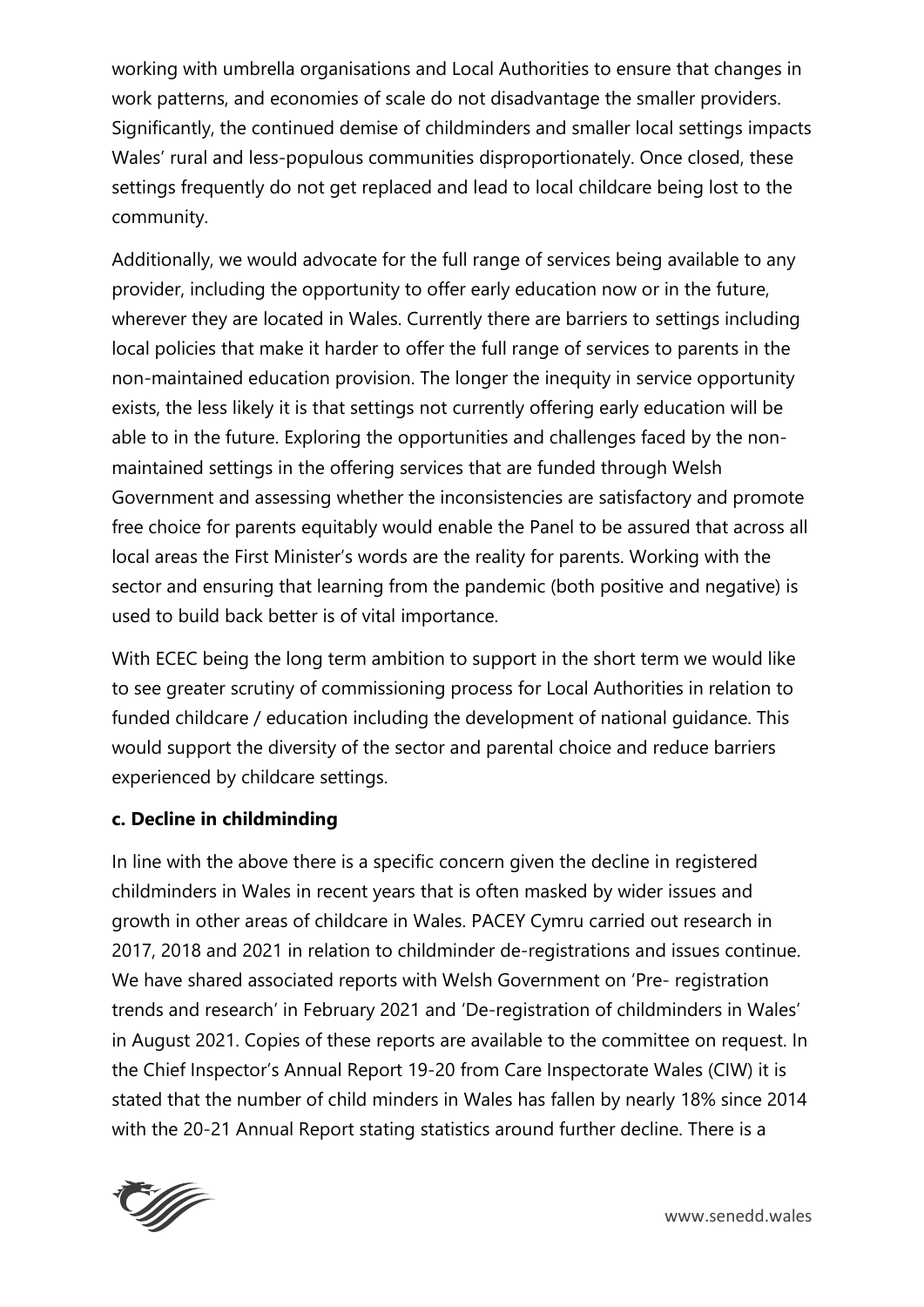concern that there will continue to be a decline in coming months exacerbated by issues related to COVID-19.

Sustainability of existing, quality childcare is of importance to support the needs of children and their families, parental choice of provision and childcare in rural areas and has also come to the forefront given the implementation and growth of the Childcare Offer for Wales and the impact of the pandemic. The Childcare Offer for Wales has increased the need for quality, registered childcare to meet demand and so the decline in childminder numbers is likely to have a significant impact on childcare availability and accessibility. We have concerns that there will come a point when childminding is at a crisis point and unviable and recovery from this point will be too late.

PACEY Cymru recommend that the committee commit to further scrutiny and scoping of issues and potential solutions of this specific concern.

### **d. Professional Registration**

PACEY Cymru recommend that the committee looks at work to date in relation to Professional Registration of the Early Years and Childcare Workforce in Wales and further commits to the further potential development of this as a priority with the appropriate scrutiny.

The [Childcare, Play and Early Years Workforce Plan \(2017\)](https://gov.wales/sites/default/files/publications/2019-07/early-years-workforce-plan.pdf) outlines the commitment to consult on proposals for this however much of this work has been delayed following the COVID-19 pandemic. PACEY Cymru would like to see a refocus on this area of work.

Professional registration provides recognition of continuous professional development; it provides opportunities for individuals to set out their learning pathway and demonstrate their skills and experience; and would recognise childcare as a profession which requires specialist skills and knowledge to support child development. Registration also provides public assurance. Practitioners who fail to adhere to the code of professional conduct may be subject to fitness to practice procedures, which would ensure they have the skills, knowledge and character to practice safely and effectively. This would bring the sector in line with current practice in other professions such as teaching and with adult social care.

Ongoing and emerging issues in relation to professionalism and recognition for the sector have been a frustration for the childcare and early years sector that were heightened during the pandemic. A commitment of a focus on this would aid parity of approach between our sector and the health and social care and education sectors.



www.senedd.wales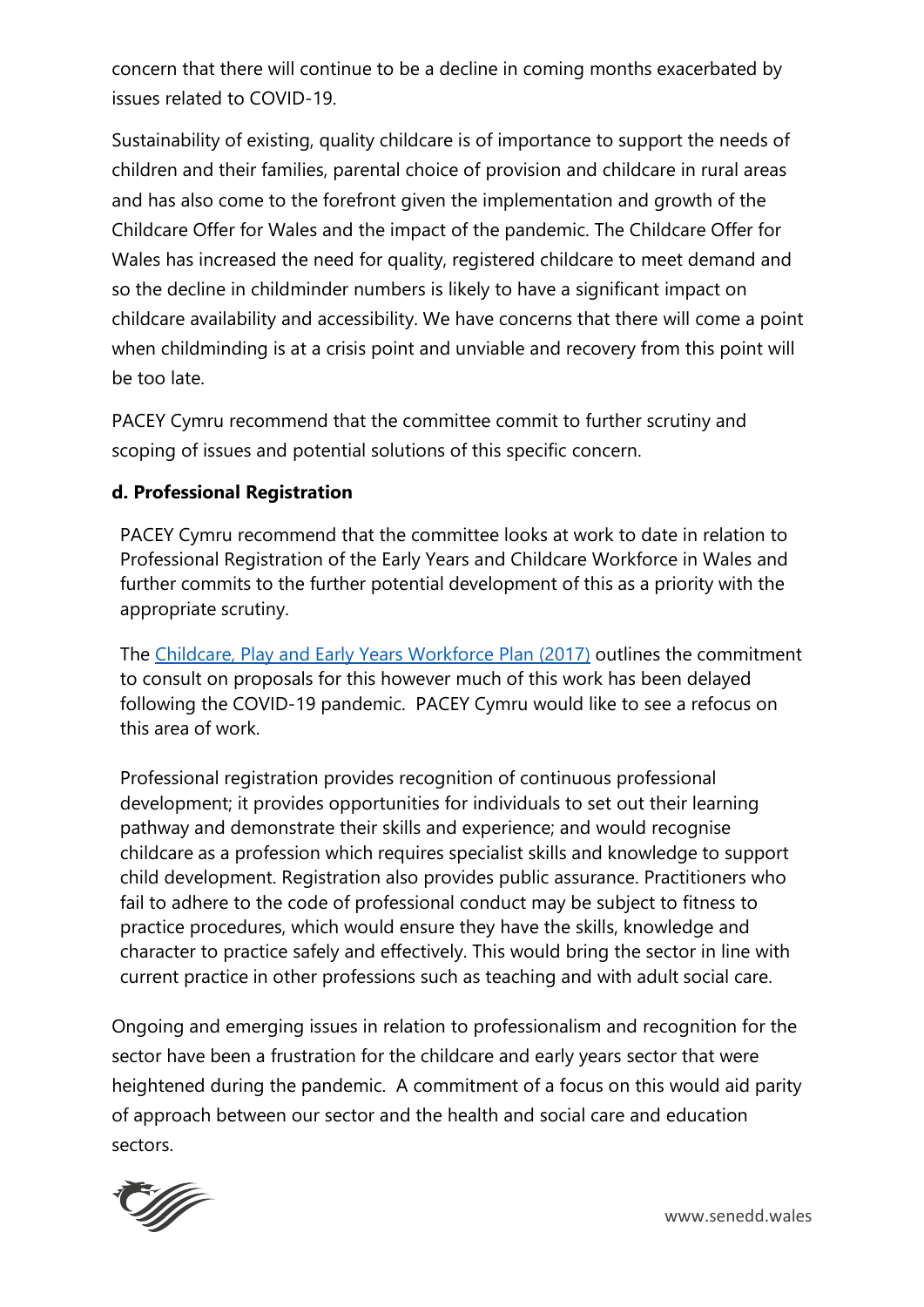PACEY Cymru, as a member of the Early Years Action Group also supports the submission of the joint response from this group.

### **Thema 4: Plant a phobl Ifanc | Theme 4: Children and young people**

We recommend that the Committee focuses on:

### **2. Scrutiny of the impact of the Additional Learning Needs and Education Tribunal (Wales) Act**

The Additional Learning Needs and Education Tribunal (Wales) Act 2018 provides the framework for a new system to support children with additional learning needs in Wales which will be phased in from September 2021. This aims to ensure that all learners with Additional Learning Needs (ALN) are supported to overcome barriers to learning and can achieve their full potential. PACEY Cymru believe it is vitally important to scrutinise the impact of this Act not only on children but on those who work with children and young people. This will help to understand fully the implications and any issues that have arisen, either directly or indirectly and look at good practice and solutions. We are already aware of inconsistencies across Wales in relation to implementation that have impacted on registered childcare providers and led to confusion and a lack of parity for the sector. Given the decline in childminders noted above we need to ensure that support is provided to registered providers with any issues or barriers addressed.

## **3. Scrutiny of the impact of the Children (Abolition of Defence of Reasonable Punishment) (Wales) Act 2020**

This law will come into force in March 2022 and it is important to scrutinise the impact of this law on all who have an interest in it but specifically children, young people and their families.

## **4. Scrutiny of the development and implementation of the Curriculum for Wales**

With the wider implementation of the new curriculum in September 2022 there is work to be done to ensure that the curriculum for the non-maintained sector is fit for purpose and aligns to the wider ECEC developments (outlined above) and is coproduced with experts from the sector with rigorous testing at each point.

The links between the non-maintained curriculum and the impact on transitions and partnership working need to be carefully considered. We believe there also needs to be a greater focus on Welsh language and culture. This will ensure that the implementation does not have a negative impact on the work that has been